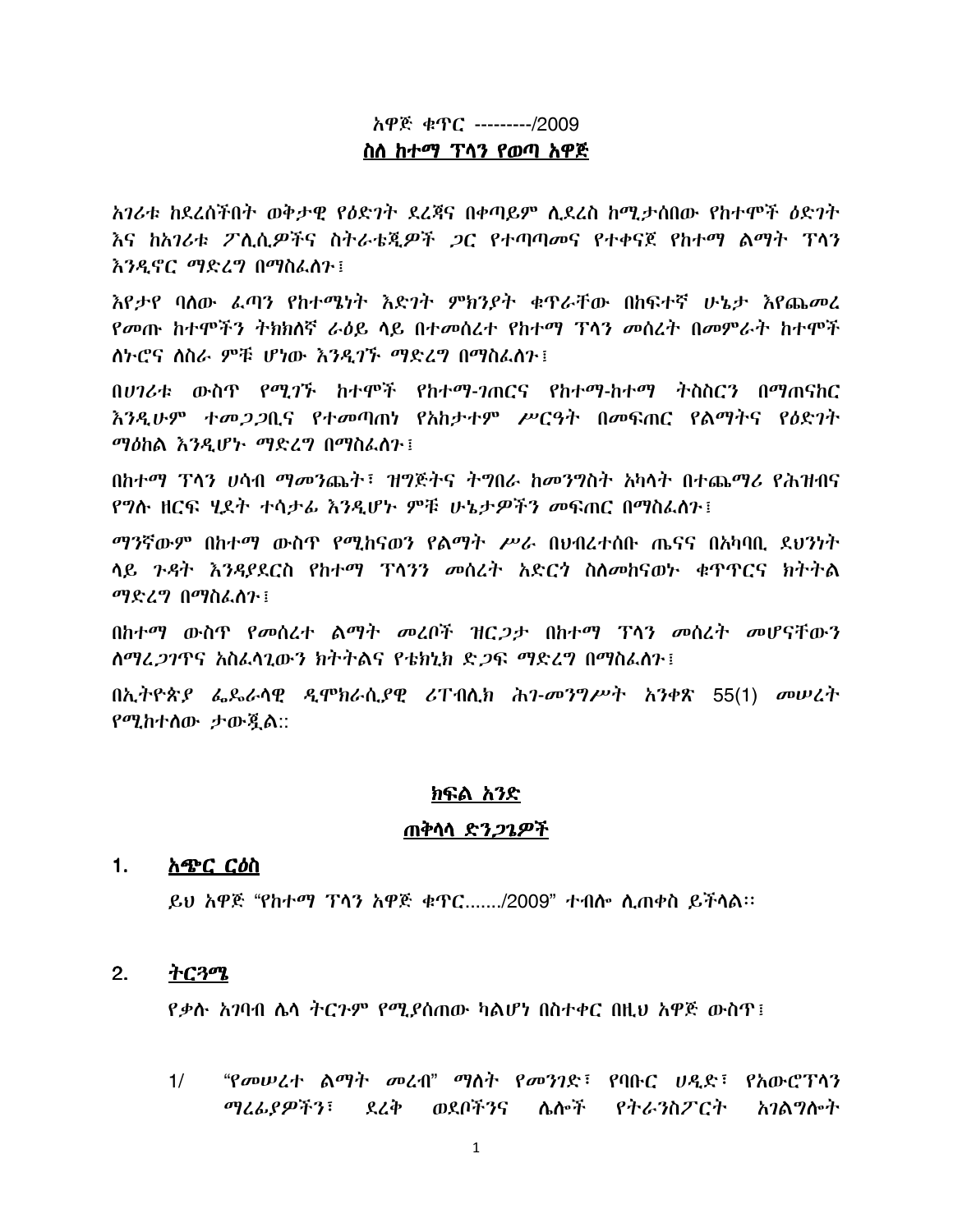መስጫዎችን፤ የውሃ፣ የጎርፍና የፍሳሽ መውረጃ መስመሮች፤ የቴሎኮምና *መገ*ናኛ መስመሮችን፣ የኢነርጂ እና የኃይል አቅርቦት መስመሮች ዝር*ጋ*ታን እና *የመ*ሳሰሱ*ትን ያ*ጠቃልሳል፤

- $2/$ "ሚኒስቴር" ማሰት የከተማ ልማትና ቤቶች ሚኒስቴር ነው፤
- "ሰው" ማስት ማንኛውም የተፌዋሮ ሰው ወይም በሕግ የሰውነት መብት  $3/$ የተሰጠው አካል ነው፤
- "ፐሳን" ማስት አስቀድሞ ስሚወሰን ዓመታት በሀገር ደረጃ ወይም በክልል  $4/$ ወይም በከተማ ወይም በገጠር የልማት ማዕከል ወሰን ውስጥ የከተማ ልማትና የአከታተም ሥርዓት በሚፌስገው ዓላማ መሠረት እንዲመራ የሚዘጋጅ ዕቅድ ሆኖ በካርታና በጽሁፍ የተደገሬ ሕ*ጋ*ዊ ተሬፃሚነት ያስው ሰነድ ነው፤
- $5/$ "ክልል" ማስት በኢትዮጵ*ያ ፌ*ጼራሳዊ ዲሞክራሲያዊ ሪፐብሊክ ሕ*ገ መንግ*ስት አንቀጽ 47(1) የተመለከተው ማንኛውም ክልል ሲሆን የአዲስ አበባና የድሬዳዋ ከተማ አስተዳደሮችንም ይጨምራል፤
- "የንጠር የልማት ማዕከል" ማስት የሕዝብ ቁጥሩ ከ2000 በታች ሆኖ በአካባቢው  $6/$ ነዋሪዎች ለማ*ገኙት የገ*ጠር ቀበሌ *ማህ*በረ-ኢኮኖሚ*ያ*ዊ አንልማሎቶችን በማቅረብና በአስተዳደር ማዕከልነት የሚያገለግል አካባቢ ነው፤
- "የከተማ አስተዳደር" ማስት በሕግ የተቋቋመ የከተማ አስተዳደርን ስልጣንና  $7/$ ተግባር የሚያከናውን አካል ነው፤
- "የከተማ አስተዳደር ወሰን" ማስት በከተማ አስተዳደሩ የሥልጣን ክልል ሥር  $8/$ የሚተዳደር የከተማ ቦታ ሲሆን የቦታዉ ወሰን እና ስፋት ከከተማ ፕላን ወሰን *ጋ*ር ተመሳሳይነት ያለዉ ወይንም ከከተማዉ ፕላን ወሰን ስፋ ያለና የመራት አጠቃቀም ምድብ ያልተሰራሳቸዉንም ቦታ አካሎ ሲይዝ ይችሳል፤
- "የከተማ ፕላን ወሰን" ማለት በከተማ ፕላን መሰረት ለተወሰነ የፕላን ዓመታት  $9/$ የመራት አጠቃቀም ምድብ ተሰረቶለት በከተማ ፕላን ካርታ የተከለለ የከተማ ቦታ ሲሆን የቦታዉ ወሰን እና ስፋት ከከተማ አስተዳደር ወሰን *ጋ*ር ተመሳሳይነት ያስዉ ወይንም በከተማ አስተዳደር ወሰን ክልል ሥር የሚተዳደር የከተማ ፕላን መተግበሪያ ወሰን ነው !
- "ከተማ" ማስት ማዘ*ጋ*ጃ ቤት የተቋቋመበት ወይም 2000 ወይም ከዚ*ያ* በሳይ  $10/$ የሕዝብ ቁዋር ያለውና ከዚህ ውስዋ 50 በመቶ የሚሆነው የሰው ኃይል *ከግ*ብርና ውጭ በሆነ ሥራ ላይ ተሰማርቶ የሚ*ገ*ኝበት አካባቢ ነው፤
- "የፕላን ጥሰት" ማስት በፀደቀው ፕላን መሰረት ስተሰያዩ አገልግሎቶች  $11/$ የተመደቡ የመራት አጠቃቀም እና ሴሎች ድን*ጋጌዎችን* በሕግ ባልተፈቀደ ሁኔታ መቀየርና መተግበርን ያጠቃልሳል !
- ማንኛውም በወንድ ፆታ የተገለፀው የሴትንም ይጨምራል።  $12/$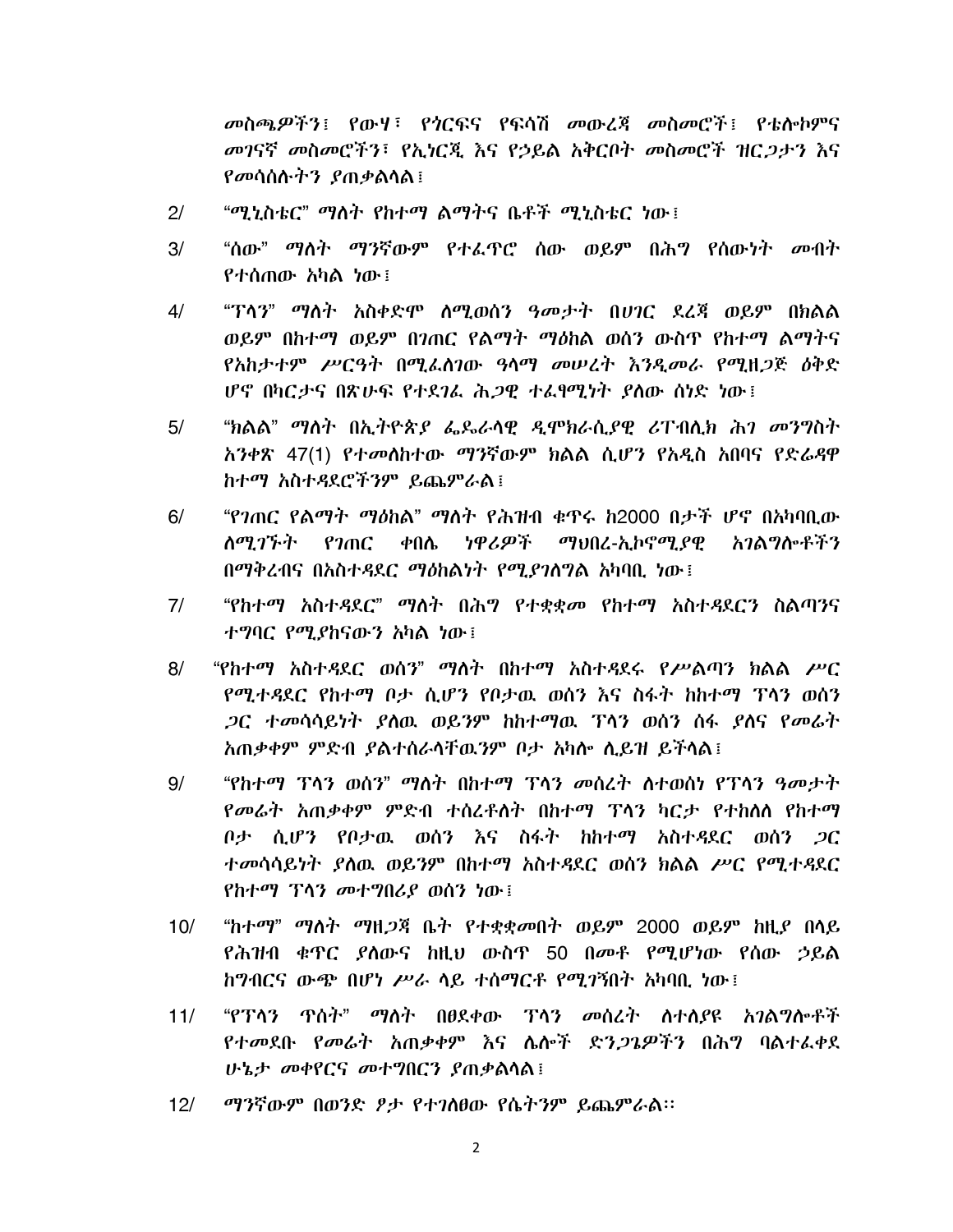#### 3. <u>የተልፃሚነት ወሰን</u>

ይህ አዋጅ በሀገራዊና በክልሳዊ የከተማ ልማት ፕላን፣ በከተማ ዓቀፍ ፕላን እና በስኬች ፕላን ዝግጅትና ትግበራ ላይ ተፈፃሚ ይሆናል፡፡

#### 4. መሠረታዊ መርሆዎች

በዚህ አዋጅ መሠረት የሚካሄድ የከተማ ፕላን ዝግጅትና ትግበራ የሚከተሉትን መሠረታዊ መርሆዎች መሠረት በማድረግ መከናወን ይኖርበታል፤

- በሀገር አቀፍ እና በክልል ደረጃ የተዘጋጁ ፖሊሲዎችን፣ ስትራቴጂዎችንና  $1/$ ፕሮግራሞችን መነሻ መሰረት ማድረግ፤
- $2<sup>1</sup>$ *የከተማና ገ*ጠር እና የከተማ-ከተማ ትስስርን *ግ*ምት ውስጥ ማስገባት፤
- $3/$ የከተማ ፕላን ዝግጅትና ትግበራ በሕዝብ እና በባለድርሻ አካላት ንቁ ተሳትፎና ባስቤትነት መምራት $\colon$
- $4/$ አርኪዮሎጂያዊ፣ ታሪካዊ እና ባህሳዊ ቅርሶችን እንዲሁም ሴሎች ትኩረት የሚሹ የተፌዋሮ ሀብቶችን እንክብካቤ ግምት ውስጥ ማስገባት፤
- በከተማ ፕላን ዝግጅትና ትግበራ ሃደት በከተሞች መስፋፋትና መልሶ ማልማት  $5/$ *ምክንያት ለሚነ*ሱ ዜ*ጎች ማህ*በራዊና ኢኮኖሚ*ያ*ዊ ৮ሮአቸው በዘላቂነት *የሚቀ*ጥልበትን ሁኔታ *ግ*ምት ውስጥ ማስገባት፤
- መሬትን በቁጠባ ስመጠቀም የላቀ የጥግግት አሰፋፌርን ግምት ውስጥ ማስገባት !  $6/$
- ከተሞች ለአየር ንብረተ ለውጥ የማይበገሩ ለማድረግ በአረን3ዴ ልማት የታጀቡና  $7/$ ከብክለት የፀዱ መሆናቸውን ግምት ውስጥ ማስገባት፡፡

### <u>ክፍል ሁስት</u>

### ስስ ከተሞች ወሰን፤ መሠረታዊ ካርታ እና የፕሳን ተዋረዶች

#### $5.$ <u>የከተሞች ወሰን</u>

- $1/$ <u>ከተሞች በግልጽ የተለየና የተመሳከተ የራሳቸው ከከተማ ፕላን ወሰን *ጋ*ር</u> ተመሳሳይነት ያስዉ ወይንም ከከተማዉ ፕላን ወሰን ስፋ ያስ የአስተዳደር ወሰን ይኖራቸዋል፡
- <u>የከተማ አስተዳደር አግባብነት ካሳቸው አጎራባች የመስተዳደር አካሳት *ጋ*ር የ*ጋ*ራ</u>  $2/$ መግባባት በመፍጠር የከተማ አስተዳደር ወሰን ይከልሳሉ፡፡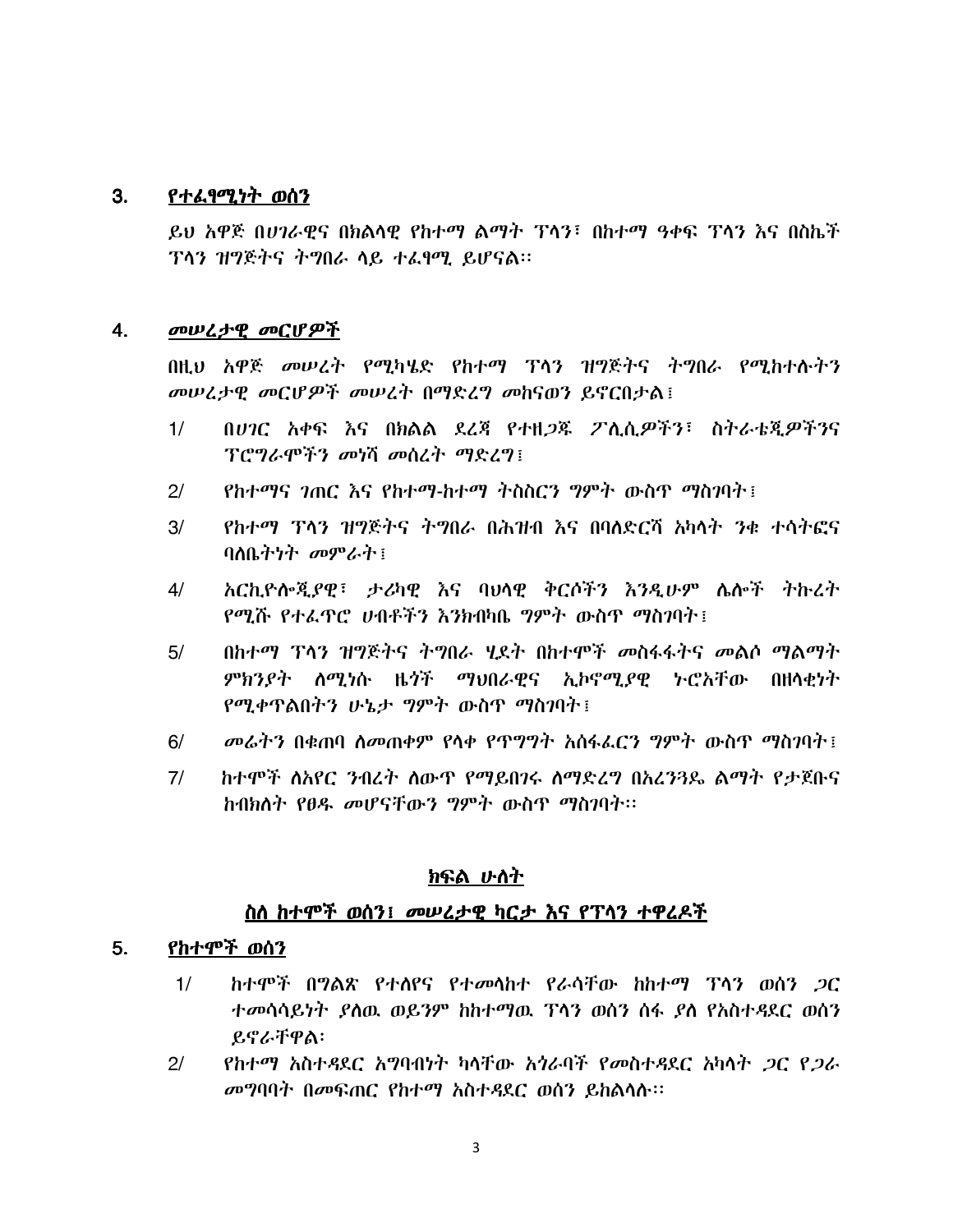$3/$  በዚህ አንቀጽ ንዑስ አንቀጽ (2) መሰረት የከተማ አስተዳደር ወሰን መከለል ካልተቻለ በሚመለከታቸው የበሳይ መስተዳድር አካሳት ውሳኔ ይሰጥበታል፡፡

### 6. መሠረታዊ ካርታ

- $1/$  መሠረታዊ ካርታ የአንድን አካባቢ መልክዓ-ምድራዊ አቀማመጥና ገጽታ እንዲሁም ዋና ዋና ተፌዋሯዊና ሰው-ሰራሽ *መ*ረጃዎችን የሚያካትት *መ*ሆን-አለበት።
- $2/$  ማንኛውም ዓይነት ፕላን ሲዘ*ጋ*ጅ ዘመናዊ የቅየሳ መሣሪያዎችንና ቴክኖሎጂዎችን በመጠቀም ወቅታዊነቱን የጠበቀ የመሰረታዊ ካርታ ሲዘጋጅስተ  $g_7$ ባል።
- $3/$  መሠረታዊ ካርታዎች ሲዘ*ጋ*ጁ ወጥነት ያላቸውና ከሀገር አቀፍ የቅየሳ የመቆጣጠሪያ ነጥቦች .ጋር የተሳሰሩ መሆን አለባቸው፡፡
- 4/ ሰመሠረታዊ ካርታ ዝግጅት አገልግሎት ላይ የሚውሱ ደህንነታቸው የተጠበቁ የቅየሳ *መነ*ሻና መቆጣጠሪያ ነዋቦች በበቂ ቁዋርና የጥግግት መጠን ሲተከሱ  $g_2$ ባል።

### 7. <u>የፕሳን ተዋረድ</u>

በዚህ አዋጅ መሠረት የሚከተሱት የፕሳን ተዋረዶች ይኖራሱ፤

- 1/ *ሀገራዊ የከተማ ልማት ፕላን***!**
- $2/$  ክልላዋ የከተማ ልማት ፕላን፤
- $3/$   $h$  $+$  $a$  $y$  $a$  $b$  $a$  $s$  $s$  $t$  $s$  $t$  $s$  $t$
- 4/ ስኬች **ፕላ**ን።

### 8. *ሀገራዊ የከተማ ልማት ፕላን*

- 1/ Q3# 9 Q & 9 ' "\* ሥርዓትን የሚያሳይ የፕላን ዓይነት ሆኖ የሚከተሱት ይዘቶች ይኖሩታል፤
	- *ሀ*) የሀገሪቱን ፖሊሲዎች፣ ስትራቴዎችና እቅዶች መሰረት በማድረግ ዋና ዋና የልማት ቀጠናዎችን፣ የሀገሪቱን ሥርዓተ-ከተማ፣ የመሬት አጠቃቀም ሥርዓት !
	- ለ) ከተሞች ከገጠሩና ከተሞች ከከተሞች *ጋ*ር *ያ*ላቸውን ትስስር ፡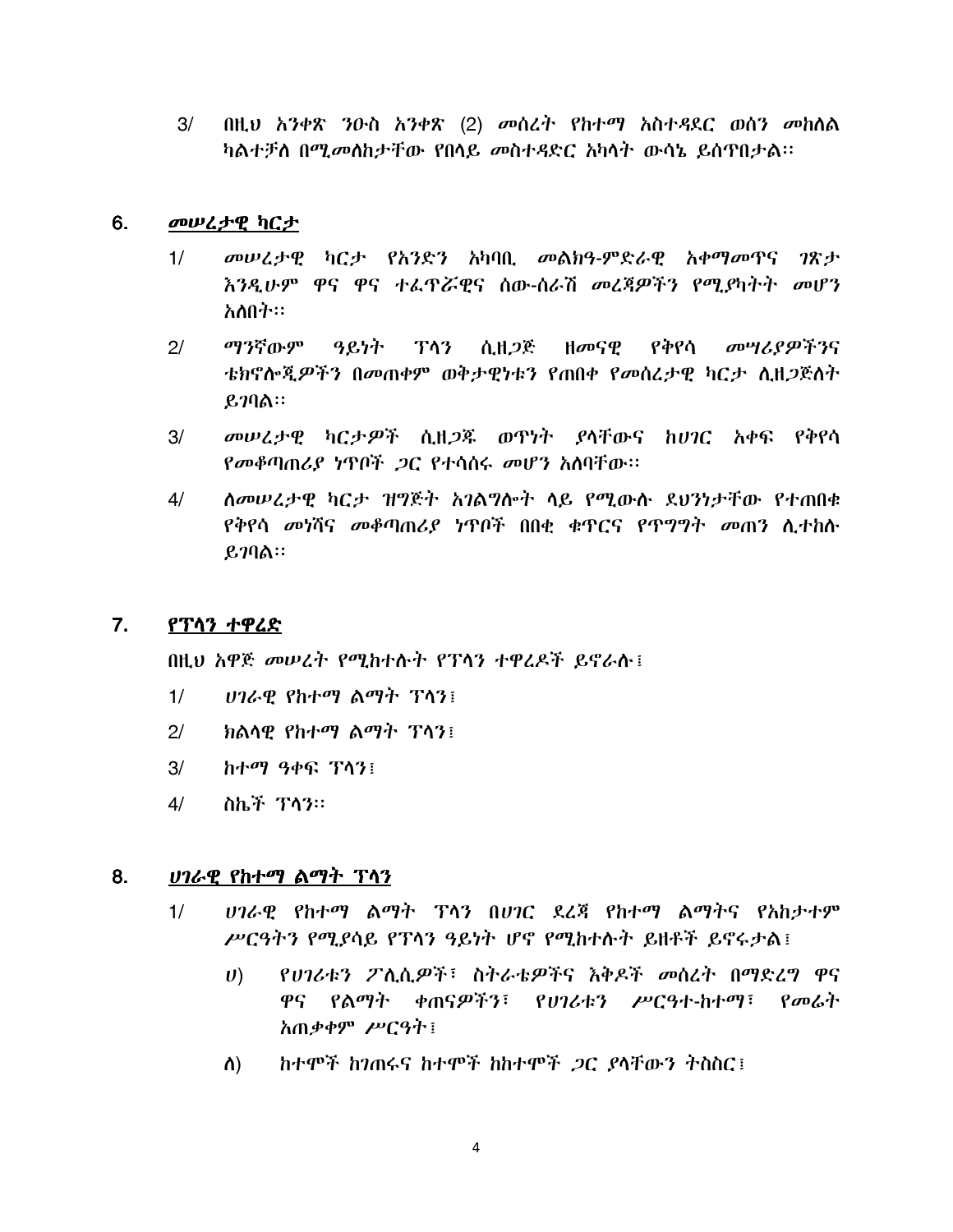- የልማት እምቅ ሀብቶችን፤ የኢንዱስትሪ አካባቢዎችን፤ የመሰረተ ልማት  $\mathbf{d}$ መረበችን፣ የልማት ማስከላትን፣ የውሃ አካላትን፣ ደኖችን፣ የማዕድን አካባቢ*ዎችን*፣ የቅርስና የቱሪዝም አካባቢ*ዎችን እ*ና የመሳሰሉትን፤
- አህንራዊና ዓለምአቀፍ ትስስርን የሚያመላክት ማብራሪያ፤  $\mathbf{\sigma}$ <sup> $\mathbf{D}$ </sup>
- በካርታ የተደገፉ ሰነዶችና አባሪ የጽሁፍ ማብራሪያዎች፡፡  $\n \boldsymbol{\nu}$ )
- ማንኛውም ሀገራዊ የከተማ ልማት ፕላን ከፀደቀበት ቀን ጀምሮ ከ20 እስከ 40  $2<sup>1</sup>$ ዓመታት ፀንቶ የሚቆይ ይሆናል።

#### 9. ክልሳዊ የከተማ ልማት ፕሳን

- $1/$ ክልሳዊ የከተማ ልማት ፕሳን በክልል ደረጃ የከተማ ልማትና የአከታተም ሥርዓትን የሚያሳይ የፕሳን ዓይነት ሆኖ የሚከተሱት ይዘቶች ይኖሩታል፤
	- ሀገራዊና ክልሳዊ ፖሲሲዎችን፣ ስትራቴዎችንና እቅዶችን መሰረት  $\boldsymbol{U}$ በማድረግ ዋና ዋና የልማት ቀጠናዎችን፣ የክልሉን ሥርዓተ-ከተማ፣ የመሬት አጠቃቀም ሥርዓት፤
	- ከተሞች ከንጠሩና ከተሞች ከከተሞች *ጋ*ር ያላቸውን ትስስር፤ ስ)
	- በክልል ደረጃ የልማት እምቅ ሀብቶችን፣ የኢንዱስትሪ አካባቢዎችን፣  $\mathbf{d}$ የመሰረተ ልማት መረቦችን፣ የልማት ማዕከላትን፣ የውሃ አካላትን፣ ደኖችን፣ የማዕድን አካባቢዎችን፣ የቅርስና የቱሪዝም አካባቢዎችን እና  $\mathcal{P}$ መሳሰሱ ትን $\mathcal{P}$
	- በክልሎች መካከል ያለውን ትስስር የሚያመላክት ማብራሪያ፤  $\mathbf{D}$
	- በካርታ የተደገፉ ሰነዶችና አባሪ የጽሁፍ ማብራሪያዎች፡፡  $(\boldsymbol{\nu})$
- $2/$ *ማን*ኛውም ክልሳዊ የከተማ ልማት ፕላን ከፀደቀበት ቀን ጀምሮ ከ20 እስከ 40 ዓመታት ፀንቶ የሚቆይ ይሆናል።

#### $10.$ ከተማ ዓቀፍ ፕላንና ዝርዝር የማስፌጸሚያ ፕላኖች

- ከተማ ዓቀፍ ፕላን በከተማ ዓቀፍ ደረጃ የሚዘጋጅ ሆኖ የሚከተሱትን የፕላን  $1/$ ዓይነቶች ይይዛል
	- $U$ ) *σ*<sup>ρφ</sup>*δ* ε Τή ε
	- ለ) ሰትራቴጂክ ኘሳን፤
	- $\mathbf{d}$ መሠረታዊ ፕሳን፤
	- ስኬች ፕላን።  $\mathbf{D}$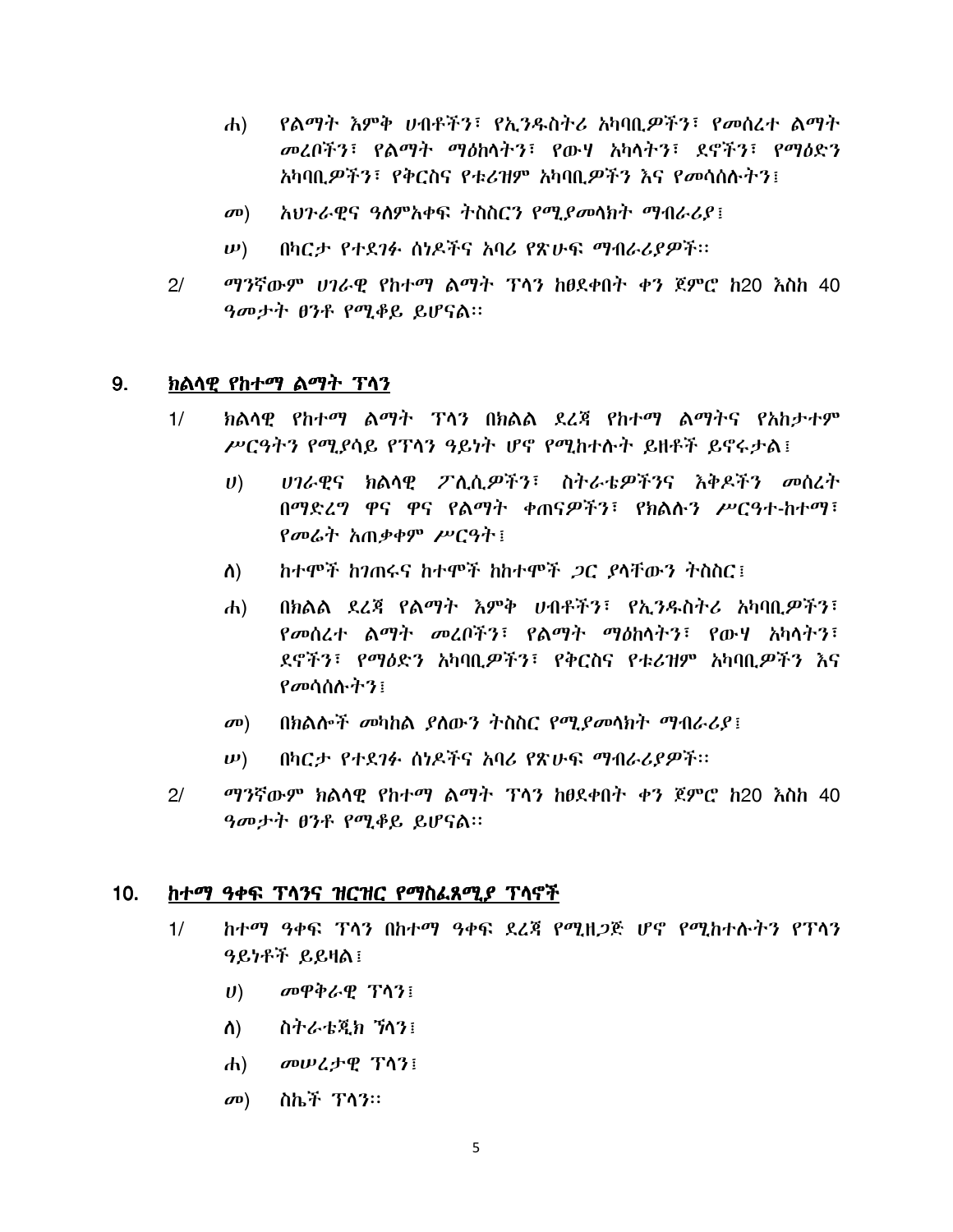- $2/$ ዝርዝር የማስፌጸሚያ ፕላኖች መዋቅራዊ ፕላንን ወይም ስትራቴጅክ ፕላንን ለመተግበር ሥራ ላይ የሚውሉ ሲሆን የሚከተሉትን የፐላን ዓይነቶች ይይዛል፤
	- $\boldsymbol{U}$ የሰፌር ልማት ፕላን፤ እና
	- $\Lambda$ ) የከተማ ዲዛይን።

#### $11.$ መዋቅራዊ ፕላን

- መዋቅራዊ ፕላን የሕዝብ ቁጥራቸው ከ100,000 በሳይ ሰሆኑ ከተሞች የሚዘጋጅ  $1/$ ሆኖ የሚከተሱት ይዘቶች ይኖሩታል፤
	- የተመጣጠነ ማህበራዊ፤ ኢኮኖሚያዊ፤ ፊዚካላዊና አካባቢያዊ ዕድንትን፤  $\boldsymbol{U}$
	- ከተማው በአቅራቢያው ከሚገኙ የገጠር አካባቢዎችና ከሌሎች ከተሞች ስ) *ጋ*ር የሚኖረውን ትስስር፤
	- ከተማው የሚያድግበትን መጠንና አቅጣጫ፤  $\left| d \right|$
	- ዋና ዋና የመሬት አጠቃቀም ምድቦችንና የከተማውን የመንገድና የሴሎች  $\mathbf{C}(\mathbf{D})$ መሠረተ ልማት መረበችን፤
	- $(\boldsymbol{\nu})$ ተቋማዊ አደረጃጀትን፣ በጀትን እና የአፌፃፀም ዕቅድን፤
	- በካርታ የተደገፉ ሰነዶችና አባሪ የጽሁፍ ማብራሪያዎችን።  $\mathcal{L}$
- መዋቅራዊ ፕላን በሚዘጋጅበት ጊዜ ስማሣያ የሚሆኑ ቢያንስ በሁለት የከተማው  $2<sup>1</sup>$ ክፍሎች ውስጥ የሰፌር ልማት ፕላኖች ሲዘ*ጋ*ጁ ይገባል፡፡
- $3/$ ማንኛውም መዋቅራዊ ፕላን ከፀደቀበት ቀን ጀምሮ ሰ10 ዓመታት ፀንቶ የሚቆይ ይሆናል።

#### $12.$ ስትራቴጂክ ኻን

- ስትራቴጂክ ፕላን የሕዝብ ቁዋራቸው ከ20,000 እስከ 100,000 ሰሆኑ ከተሞች  $1/$ የሚዘ*ጋ*ጅ ሆኖ የሚከተሱት ይዘቶች ይኖሩታል፤
	- $\boldsymbol{U}$ የተመጣጠነ ማህበራዊ፤ ኢኮኖሚያዊ፣ ፊዚካሳዊና አካባቢያዊ ዕድገትን፤
	- $\Lambda$ ) ከተማው በአቅራቢያው ከሚገኙ የገጠር አካባቢዎችና ከሌሎች ከተሞች *ጋር የሚኖረ*ውን ትስስር፤
	- ከተማው የሚያድግበትን መጠንና አቅጣጫ፤  $\left| d \right|$
	- $\sigma$ <sup>0</sup>) ዋና ዋና የመሬት አጠቃቀም ምድቦችን፣ የከተማውን የመንገድና የሴሎች መሰረተ ልማት መረቦችን፤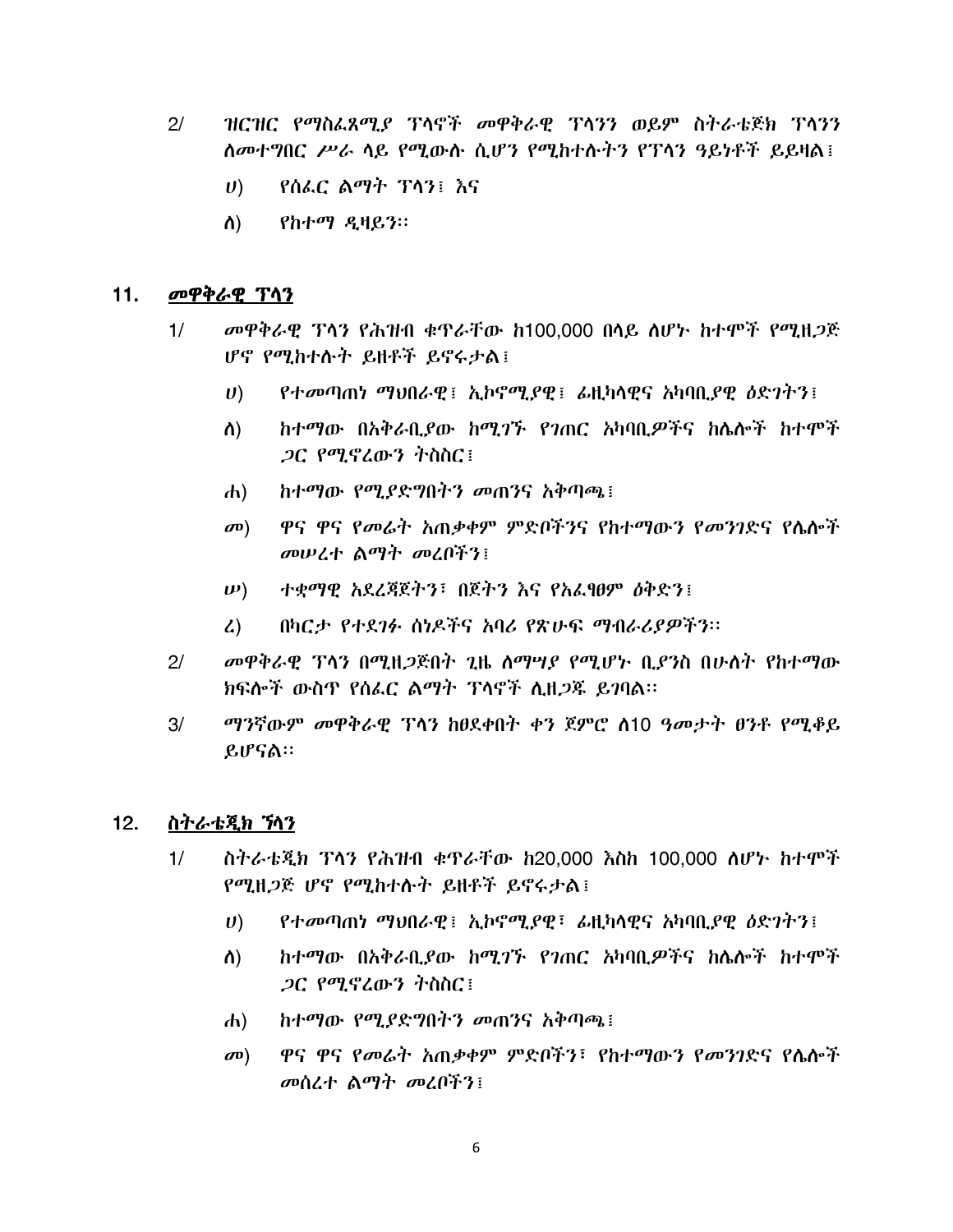- ዝርዝር ተቋማዊ አደረጃጀትን፣ በጀትንና የአፌፃፀም እቅድን፤  $(\boldsymbol{\nu})$
- በካርታ የተደገፉ ሰነዶችና አባሪ የፅሁፍ ማብራሪያዎችን፡፡  $\mathcal{L}$ )
- ስትራቴጂክ ፕላን በሚዘጋጅበት ጊዜ ሰማሣይ የሚሆን አንድ የሰፌር ልማት  $2/$ ፕላን ሊዘ*ጋ*ጅ ይገባል።
- $3/$ ማንኛውም ስትራቴጂያዊ ፕላን ከፀደቀበት ቀን ጀምሮ ሰ10 ዓመታት ፀንቶ  $P^{\sigma}P_{\sigma}P_{\sigma}P_{\sigma}P_{\sigma}P_{\sigma}P_{\sigma}P_{\sigma}$

#### $13.$ መሠረታዊ ፕሳን

- $1/$ መሠረታዊ ኻንን የሕዝብ ቁጥራቸው ከ2,000 እስከ 19,999 ሰሆኑ ከተሞች የሰፌር ልማት ፕላን ሳያስፌልገው በራሱ ተፌፃሚ የሚደረግ ፕላን ሆኖ የሚከተሱት ይዘቶች ይኖሩታል!
	- ዘርዘር ያለ ማህበራዊና ኢኮኖሚያዊ ጥናቶችን፤  $\boldsymbol{U}$
	- HCHC ያለ የመሬት አጠቃቀም ምድቦችንና የመሰረተ-ልማት መረቦችን፤ ስ)
	- ከተማው በቅርብ ርቀት ከሚገኙ የገጠር አካባቢዎችና ከሌሎች ከተሞች  $\mathbf{d}$ *ጋር የሚኖረ*ውን ትስስር፤
	- ከተማው የሚያድግበትን መጠንና አቅጣጫ፤  $\mathbf{D}$
	- ተቋማዋ አደረጃጀትን፣ በጀትንና የአፈፃፀም እቅድን፤  $(\boldsymbol{\mu})$
	- በካርታ የተደገፉ ሰነዶችና አባሪ የፅሁፍ ማብራሪያዎችን።  $\mathcal{L}$
- $2/$ *ማን*ኛውም መሠረታዊ ፕላን ከፀደቀበት ቀን ጀምሮ ከ5 እስከ 10 ዓመታት ፀንቶ  $P^{\sigma}P_{\sigma}P_{\sigma}P_{\sigma}$  .  $P^{\sigma}P_{\sigma}P_{\sigma}P_{\sigma}P_{\sigma}P_{\sigma}$

#### $14.$ የሠራር ልማት ፕላን

- የሠፌር ልማት ፕላን መዋቅራዊ ወይም ስትራቴጂክ ኻላንን ለመተግበር  $1/$ የሚዘ*ጋ*ጅ ዝርዝር የማስፌፀሚያ ፕላን ሆኖ የሚከተሱት ይዘቶች ይኖሩታል፤
	- $\boldsymbol{U}$ ዝርዝር የመሬት አጠቃቀምን፣ የሕንፃ ከፍታን፣ የጥግግት መጠንን፤ የሰፌር መንገዶችንና የመሠረተ ልማት መረቦችን፤
	- የቤቶችን ዓይነትና የመንደሮችን አደረጃጀት !  $\Lambda$
	- *ማ*ደስና ማሻሻል የሚጠይቁ የከተማውን አካባቢ*ዎችን*ና  $\mathbf{d}$ НСНС የማኀበራዊ፣ ኢኮኖሚያዊ፣ ፊዚካላዊና አካባቢያዊ ጥናቶችን፤
	- ተቋማዊ አደረጃጀትን፣ በጀትንና የአፌፃፀም እቅድን።  $\sigma$ <sup>o</sup>)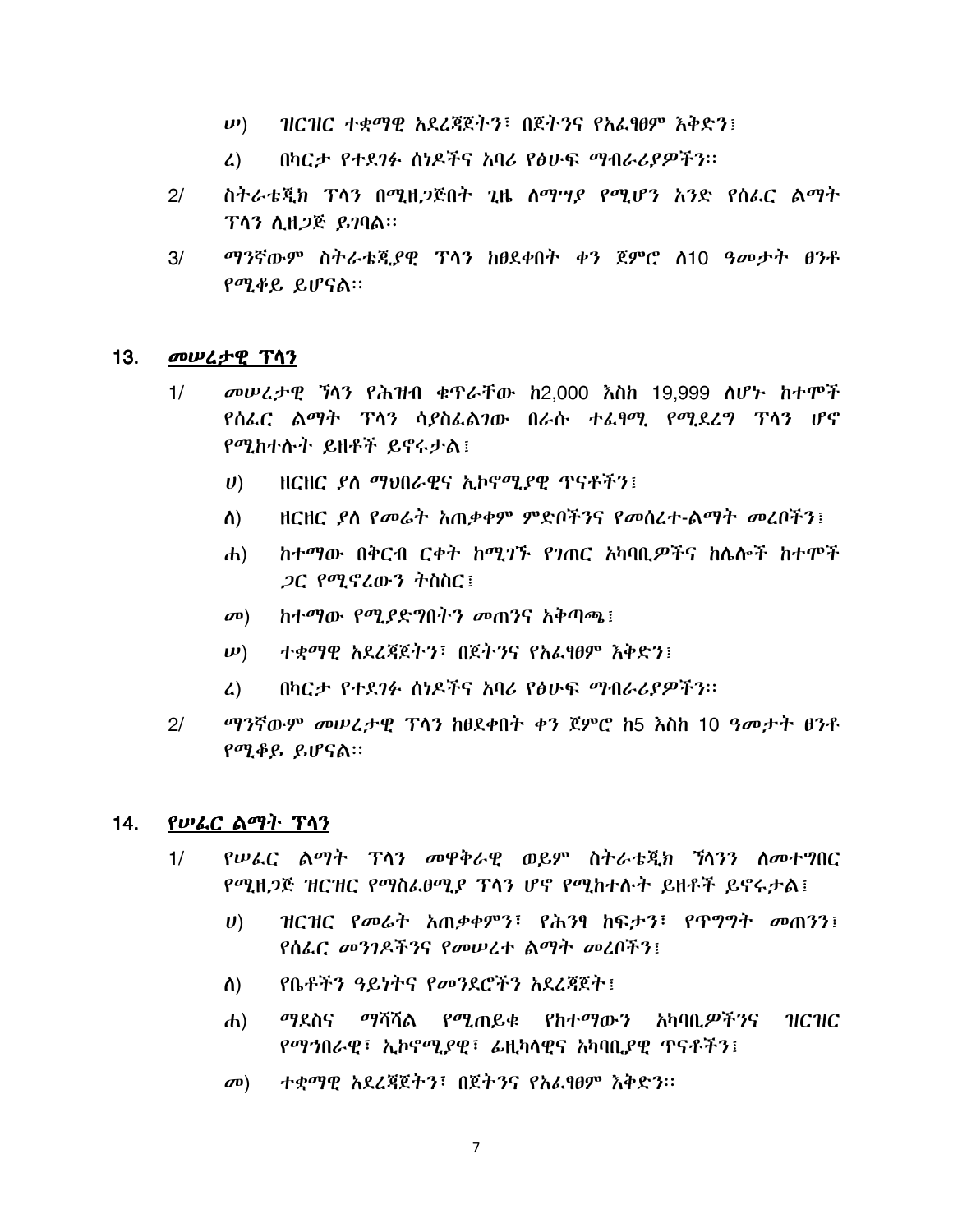- $2<sup>1</sup>$ በተመሳሳይም ሆነ በተሰያዩ ጊዜያት *ጎን* ለጎን የሚዘ*ጋ*ጃ ማናቸውም የሠራር ልማት ፕላኖች እርስ በርስ የሚናበቡ መሆን አለባቸው፡፡
- $3/$ የሠራር ልማት ፕላን ፀንቶ የሚቆየው መዋቅራዊ ፕላኮ ወይም ስትራቴጂክ ኘሳኑ ፀንቶ በሚቆይበት የጊዜ ገደብ ውስጥ ይሆናል።

#### $15.$ የከተማ ዲዛይን

- የከተማ ዲዛይን የሰፌር ልማት ፕላን መሰረት አድርጎ የሚዘ*ጋ*ጅ ሆኖ  $1/$ የሚከተሱት ይዘቶች ይኖሩታል፤
	- $\boldsymbol{U}$ *የሕን*ፃ *አቀማመ*ዋና ከፍታን፤
	- ሕንፃዎች የሚጋነቡበት ግብዓቶችንና ቀስሞችን፤  $\Lambda$ )
	- የሕዝብ መጠቀሚያ ቦታዎችን፤ አደባባዮችን፤ ሀውልቶችን፤  $\mathbf{d}$
	- መ) የትራንስፖርትና ሌሎች አንልግሎት መስጫዎችን።
- *የከተማ ዲዛይን ለከተማ*ው ልማት ከፍተኛ ኢኮኖሚያዊ፣ ማህበራዊ፣ ባህሳዊ እና  $2<sup>1</sup>$ አረንጓዴ ልማት ፋይዳ ባላቸው በተመረጡ የከተማ ክፍሎች ሰእይታ ማራኪ በሆነ ሁኔታ የሚዘጋጅ ይሆናል።
- የከተማ ዲዛይን ፀንቶ የሚቆየው የሠፌር ልማት ፕላኑ ፀንቶ በሚቆይበት የጊዜ  $3/$ *ገ*ደብ ውስጥ ይሆናል።

#### 16. <u>ስኬች ፕላን</u>

- ስኬች ፕላን የሕዝብ ቁዋራቸው ከ2.000 በታች ለሆኑ የገጠር የልማት  $1/$ ማዕከሳት የሚዘጋጅ ሆኖ የሚከተሱት ይዘቶች ይኖሩታል፤
	- የገጠር የልማት ማዕከሱ አጠቃላይ የልማት አቅጣጫን፤  $\boldsymbol{U}$
	- ዋና ዋና የመሬት አጠቃቀም ምድበችን፤  $\Lambda$ )
	- *የመንገ*ድንና የሴሎች መሰረተ-ልማት መረቦችን፡፡  $\mathbf{d}$
- $2/$ *ስገ*ጠር የልማት ማዕከሳት የሚ*መ*ፈጠው ቦታ በአፌር ባህሪው ስግንባታና ስውሃ አቅርቦት ምቹ የሆነ፣ ስም የእርሻ መሬትን የማይሻማና ስአካባቢው *ገ*ጠር መንደሮች ማዕከላዊ የሆነ መሆን አለበት፡፡
- $3/$ ማንኛውም ስኬች ፕላን ከፀደቀበት ቀን ጀምሮ ከ5 እስከ 10 ዓመት ፀንቶ የሚቆይ ይሆናል።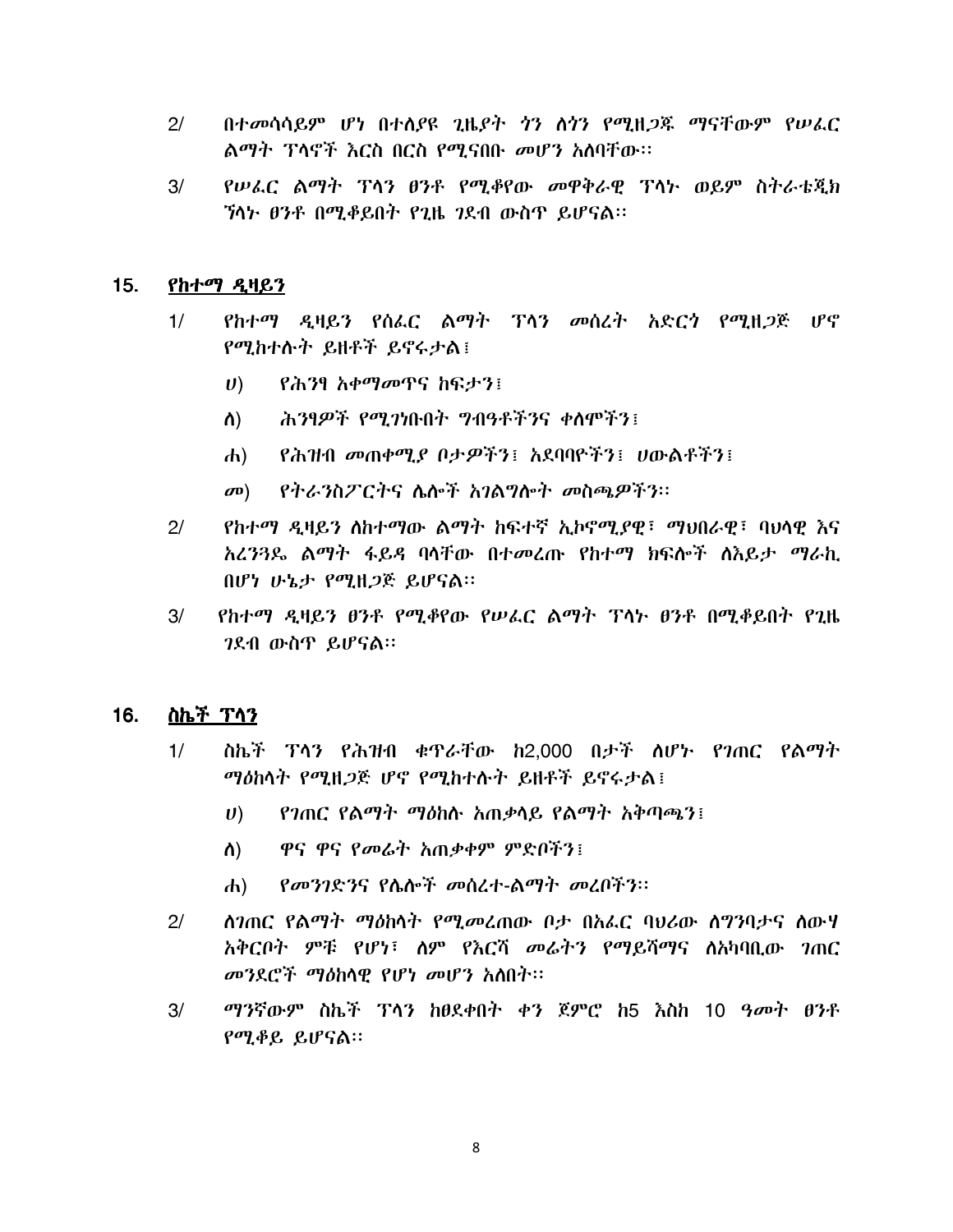### ክፍል ሶስት

### ስስፐሳን ዝግጅትና ትግበራ

### <u>17. የፕላን ሀሳብ ስለማመንጨትና ስለማዘ*ጋ*ጀት</u>

- 1/ የከተማ ነዋሪዎች፣ ባለድርሻ አካላት ወይም ማንኛውም ንዳዩ የሚመለከተው አካል ፕላን ወይም ዝርዝር የማስፌፀሚያ ፕላን እንዲዘ*ጋ*ጅ ሀሳብ ማመንጨት  $B$ ችሳል።
- $2/$  የፕላን ዝግጅት ከመካሄዱ በፊት ህብረተሰቡና ባለድርሻ አካላት በታሰበው ጉዳይ ሳይ በቂ ግንዛቤ እንዲኖራቸው መደረግ አስበት፡፡
- 3/ ስለፕላን ዝግጅት የመነጨው ሀሳብ ተግባራዊ የሚሆነው በሚመስከተው  $P^{\prime}$ ልጣን ባስው አካል ሲወሰን ብቻ ነው።
- 4/ በፕላን ዝግጅት ወቅት የመሠረተ ልማት መረቦችን የሚያመሳክት ራሱን የቻለ  $T$ ላን ከዝርዝር የጽሁፍ ሪፖርት ጋር መዘጋጀት አለበት፡፡
- 5/ በፕላን ዝግጅት ወቅት ለሕዝብ ዋቅም ሲባል የመሬት አጠቃቀም ሰውዋ እንዲኖር ሲያስገድድ በሂደት ላይ የሚገኝ ልማትን ሥልጣን ያለው አካል <u>እንዲቆም ሲያደርግ ይችላል።</u>
- 6/ በዚህ አንቀጽ ጋውስ አንቀጽ (5) *መ*ስረት ልማት እንዲቆም የተደረገበት ሰው አግባብ ባላቸው የካሳ ሕጎች መሰረት ይስተናንዳል፡፡

### 18. ፕላን ስለማጽደቅ

- $1/$   $1/2$   $6.9$   $2/3$   $2/3$   $1/3$   $1/3$   $1/3$   $2/3$   $6/3$   $6/3$   $7/3$  $1/3$   $1/3$   $2/3$   $2/3$  $2/3$
- $2/$  ክልሳዊ የከተማ ልማት ፕላን በክልል መንግስት ይጸድቃል፡፡
- $3/$  ከተማ-ዓቀፍ ፕላን ወይም ዝርዝር የፕላን ማስፌፀሚ $f$  በከተማ ምክር ቤት  $\mathfrak{g} \mathfrak{g} \mathfrak{g} \mathfrak{g}$ ል።
- $4/$  በዚህ አንቀጽ ንዑስ አንቀጽ (3) የተጠቀሰው ቢኖርም ምክር ቤት የሴሳቸው ከተሞች ፕላን ወይም የገጠር የልማት ማዕከላት ስኬች ፕላን በሚመለከተው  $P$ ወረዳ ምክር ቤት ይፀድቃል።

### <u>19. የፀደቁ ፕላኖችን ስለማስተዋወቅና ቅጂ ስለ መስጠት</u>

- $1/$   $-$  ማንኛውንም የመገናኛ ዘዴ በመጠቀም የጸደቁ ፕሳኖች ወይም ዝርዝር የፕሳን *ማስፌፀሚያዎች ስሕዝ*ብ በስፋት *መ*ተዋወቅ አሰባቸው።
- 2/ የፀደቁ ፕላኖችና ዝርዝር የፕላን ማስፌፀሚያዎች ለሚመለከታቸው አካላት <u>እንዲደርሱ ይደረጋል።</u>
- $3/$   $\phantom{1}$   $\phantom{1}$  የጸደቁ ፕላኖችን ወይም ዝርዝር የፕላን ማስፌፀሚያዎችን ለማግኘት ከከተማው <u>ፕላን ጥቅም ዖለው ማንኛውም ሰው ሲጠይቅ ቅጂው ይሰጠዋል።</u>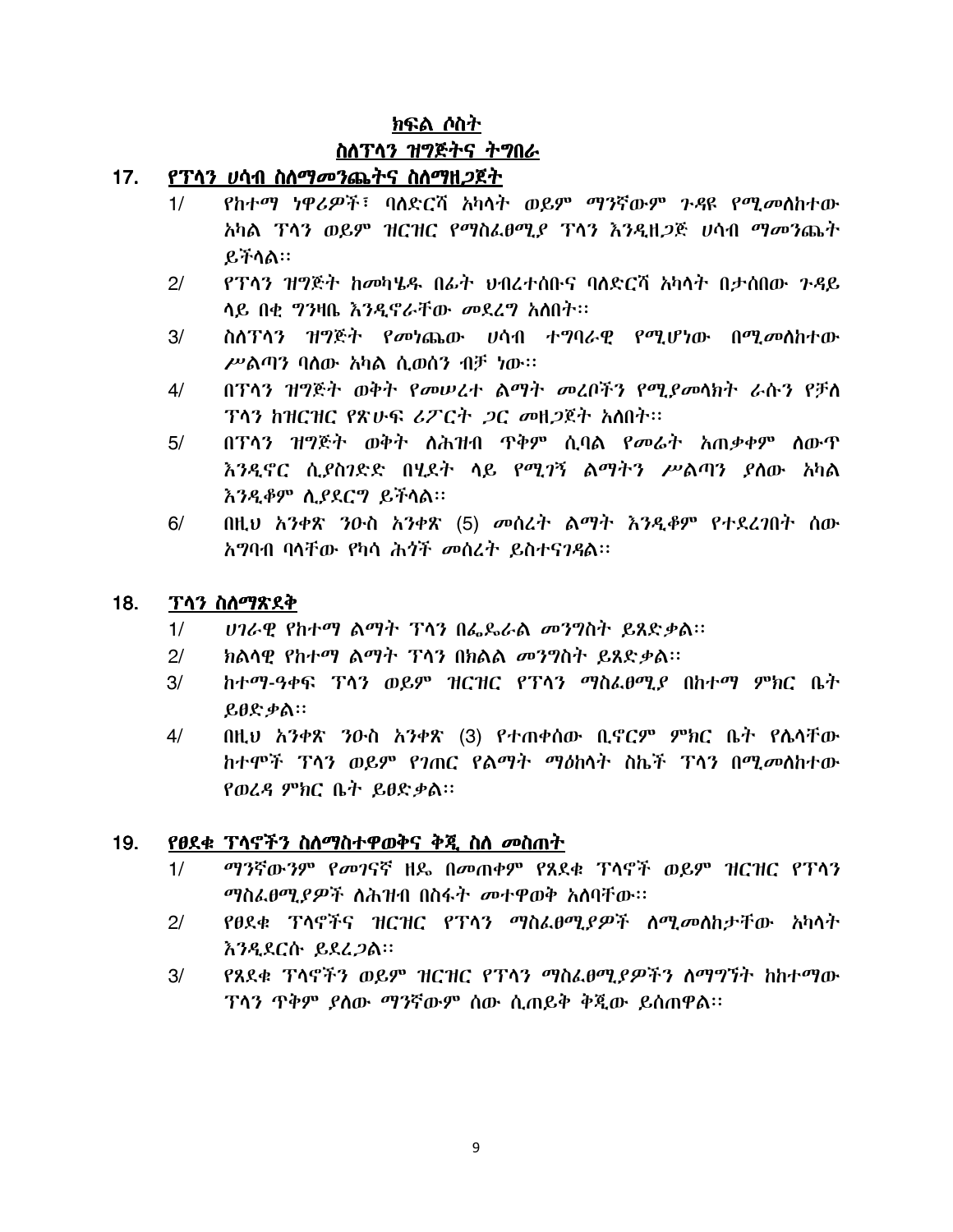### 20. ፕላኖችን ስለመተግበር

- $1/$   $1/$   $1/3$  ወይም ዝርዝር የፕላን ማስፌፀሚያዎች አተገባበር ግልጽ በሆነ መመሪያና  $\ell$ አሠራር ሥርዓት የተደጋፌ መሆን አስበት።
- $2/$  የጸደቀውን ፕሳን ስመተግበር አስፌሳጊው በጀት፣ የሰው ኃይል፣ ሎጀስቲክስና  $\ell$ ቴክኖሎጂ ግብዓት መማሳት አስበት፡፡
- $3/$  የመሠረተ-ልማት መረብ ዝር*ጋታ የፀ*ደቀውን ፕላን መሠረት በማድረግ መፌጸም አስበት።

### $21.$  ፕላኖችን እና ዝርዝር የፕላን ማስፌፀሚያዎችን መከለስና ማስተካከል

- $1/$  ፣ ንሳኖች ጸንተው የሚቆዩበት ጊዜ ከመጠናቀቁ በፊት ሳጸደቀው አካል ጥያቄ በማቅረብ ሲፌቀድ ሲከሰሱ ይችሳሱ።
- $2/$  *ወግን*ኛውም የፀደቀ ፕላን ፀንቶ የሚቆይበት ጊዜ ከመጠናቀቁ በፊት የክሰሳ ስራ በማከናወን ፀንቶ የሚቆይበት ጊዜ እንዳበቃ ወዲያውኑ በአዲስ ፕላን መተካት ይኖርበታል።
- $3/$  በዚህ አንቀጽ ንዑስ አንቀጽ (2) መሰረት የፓሳን ክለሳው ሥራ ካልተጠናቀቀ  $\ell$ ፀደቀው አካል በሥራ ሳይ  $\ell$ ሰውን ፕሳን የመተግበሪያ ዘመን ከሁለት ዓመታት ለማይበልጥ  $2$ ዜ ሲ $\ell$ ራዝም ይችላል።
- 4/ ሰሕዝብ ዋቅም ሲባል የመሬት አጠቃቀም ምድብ ሰውዋ ማድረግ አስፌሳጊ ሆኖ ሲ*ገ*ኝ ፕላትን ሳጸደቀው አካል ዋ*ያቂ* በማቅረብ ሲፈቀድ ማስተካከል ይቻሳል።

# <u>ክፍል አራት</u> <u>ስለ ልዩ ልዩ አካላት ሥልጣንና ተግባር</u>

### 22. የሚኒስቴሩ ሥልጣንና ተ*ግ*ባር

በሴሎች ሕ*ጎ*ች ስሚኒስቴሩ የተመሰከቱ ሥልጣንና ተግባራት እንደተጠበቁ ሆኖ ሚኒስቴሩ የሚከተሱት ሥልጣንና ተግባራት ይኖሩታል፤

- 1/ ይህን አዋጅ እና አዋጁን ተከትለው የወጡ ደንቦችና *መመሪያዎች* በሁሉም  $h$ ልሎች መፌጸማቸውን ይከታተሳል፤ ንድስቶች ካሉ ተገቢው ማስተካከያ  $\delta$ ?LLLY  $\mathcal{S}$  26  $\mathcal{C}$   $\mathcal{C}$   $\mathcal{C}$   $\mathcal{C}$   $\mathcal{C}$   $\mathcal{C}$   $\mathcal{C}$   $\mathcal{C}$   $\mathcal{C}$   $\mathcal{C}$   $\mathcal{C}$   $\mathcal{C}$   $\mathcal{C}$   $\mathcal{C}$   $\mathcal{C}$   $\mathcal{C}$   $\mathcal{C}$   $\mathcal{C}$   $\mathcal{C}$   $\mathcal{C}$   $\mathcal{C}$   $\mathcal{C}$
- $2/$  ከልሎች የቴክኒክና የአቅም ግንባታ ድ*ጋ*ፍ ማግኘታቸውን ይከታተላል፤
- $3/$  TA3 ሳይ የሚሰሩ ተቋማትን ይከታተላል፣ ይደግፋል፡፡

### 23. የክልል መንግሥታት ሥልጣንና ተግባር

በሌሎች ሕጎች የተመለከቱ ሥልጣንና ተግባራት እንደተጠበቁ ሆኖ እያንዳንዱ ክልል  $\ell$ ሚከተሱት ሥልጣንና ተግባራት ይኖሩታል፤

1/ \_ በዚህ አዋጅ መሰረት አጠቃሳይ ሥራውን ይመራል፣ ያስተባብራል፤ አስፌሳጊውን አደረጃጀት ይፌዋራል፤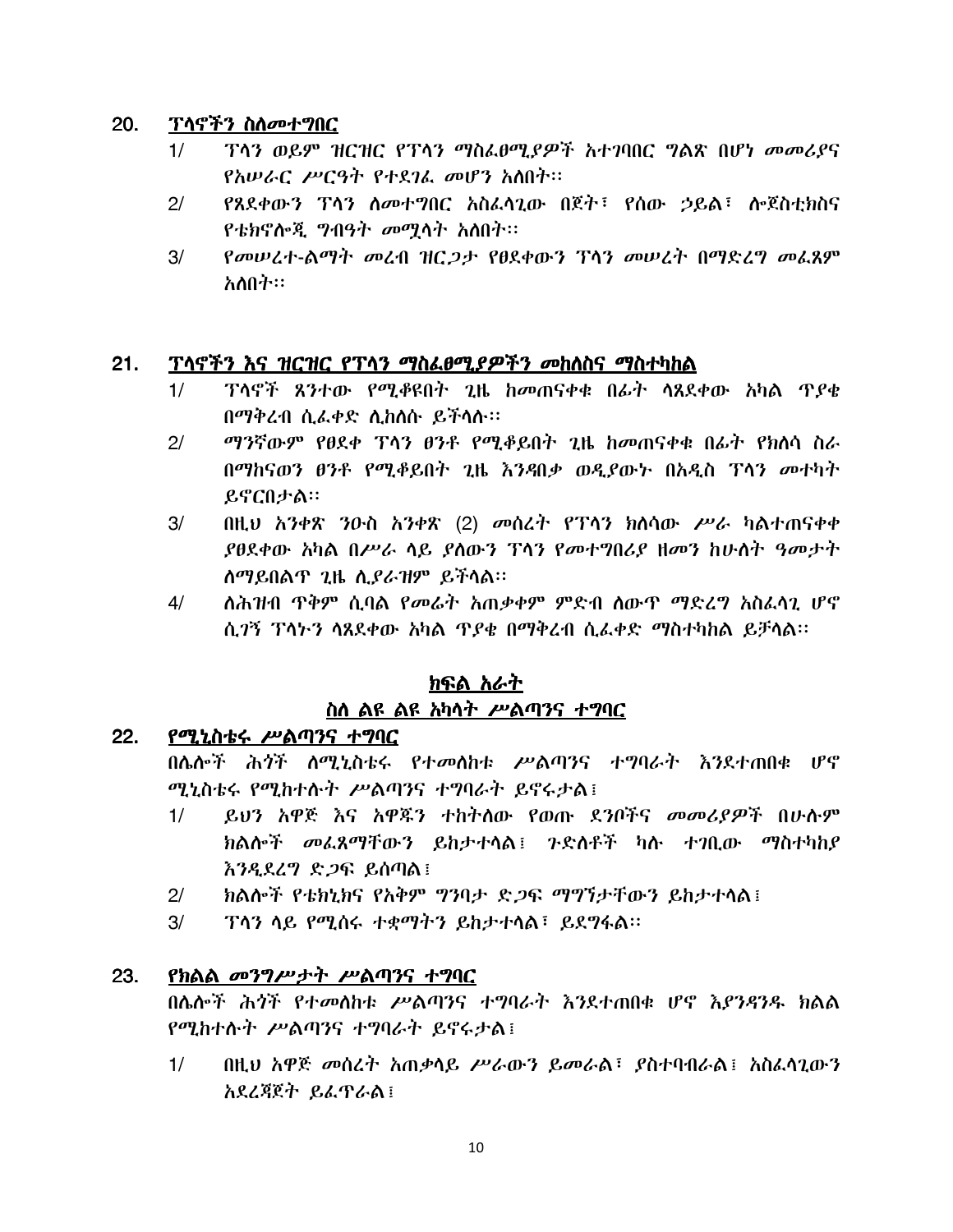- $2/$ *ከሀገራዊው የከተማ ልማት ፕላን ጋር ተና*ባቢ የሆነ የክልሱ*ን* የከተማ ልማት ፕላን ያዘጋጃል፤
- $3/$ ከዚህ አዋጅ *ጋ*ር በተጣጣመ ሁኔ*ታ የራ*ሱን ሕግ ሲያወጣ ይችሳል።

#### 24. <u>የከተማ አስተዳደሮች ሥልጣንና ተግባር</u>

በሌሎች ሕጎች የተመለከቱ ሥልጣንና ተግባራት እንደተጠበቁ ሆኖ እያንዳንዱ የከተማ አስተዳደር የሚከተሱት ሥልጣንና ተግባራት ይኖሩታል፤

- እንደየአግባቡ ከክልሳዊና ከሀገራዊው የከተማ ልማት ፕላን ጋር የተጣጣሙ  $1/$ የከተማ-ዓቀፍ ፕሳኖችን ወይም ዝርዝር የፕሳን ማስፌፀሚያዎችን ያዘጋጃል ወይም እንዲዘ*ጋ*ጁ ያደር*ጋ*ል!
- የፀደቁ የከተማ-ዓቀፍ ፕሳኖችን ወይም ዝርዝር የፕሳን ማስፌፀሚያዎች ስራ ሳይ  $2/$ ለማዋል የማስፌፀሚያ ስትራቴጂ ያዘጋጃል፤
- $3/$ የከተማ ዓቀፍ ፕላኖች በአግባቡ ስለመዘ*ጋ*ጀታቸውና ስለመተግበራቸው ይከታተሳል፣ ይገመግማል፤
- $4/$ በዚህ አዋጅ መስረት አጠቃሳይ ሥራውን ይመራል፣ ያስተባብራል፤ አስፈሳጊውን አደረጃጀት ይፌፕራል።

#### $25.$ የወረዳ አስተዳደር ሥልጣንና ተግባር

በሌሎች ሕሳች የተመለከቱ ሥልጣንና ተግባራት እንደተጠበቁ ሆኖ እያንዳንዱ የወረዳ አስተዳደር የሚከተሱት ሥልጣንና ተግባራት ይኖሩታል፤

- ለወረዳው ተጠሪ የሆኑ ከተሞችንና የጋጠር የልማት ማስከላትን የፕላን ዝግጅትና  $1/$ ትግበራ ይከታተሳል፤ ይደግፋል፤
- *ምክ*ር ቤት ስሌሳቸው ከተሞች ፕሳን እና ስገጠር የልማት ማዕከሳት ስኬች ፕሳን  $2/$ እንዲዘ*ጋ*ጅ *ያ*ደር*ጋ*ል፤
- በዚህ አንቀጽ ንዑስ አንቀጽ (2) መሰረት ተዘጋጅተው የፀደቁ ፕሳኖችን ወይም  $3/$ ስኬች ፕላኖችን ሥራ ሳይ ሰማዋል የማስፌፀሚያ ስትራቴጂ እንዲዘጋጅ፤ አስፌሳጊው አደረጃጀት እንዲፌጠር ያደርጋል።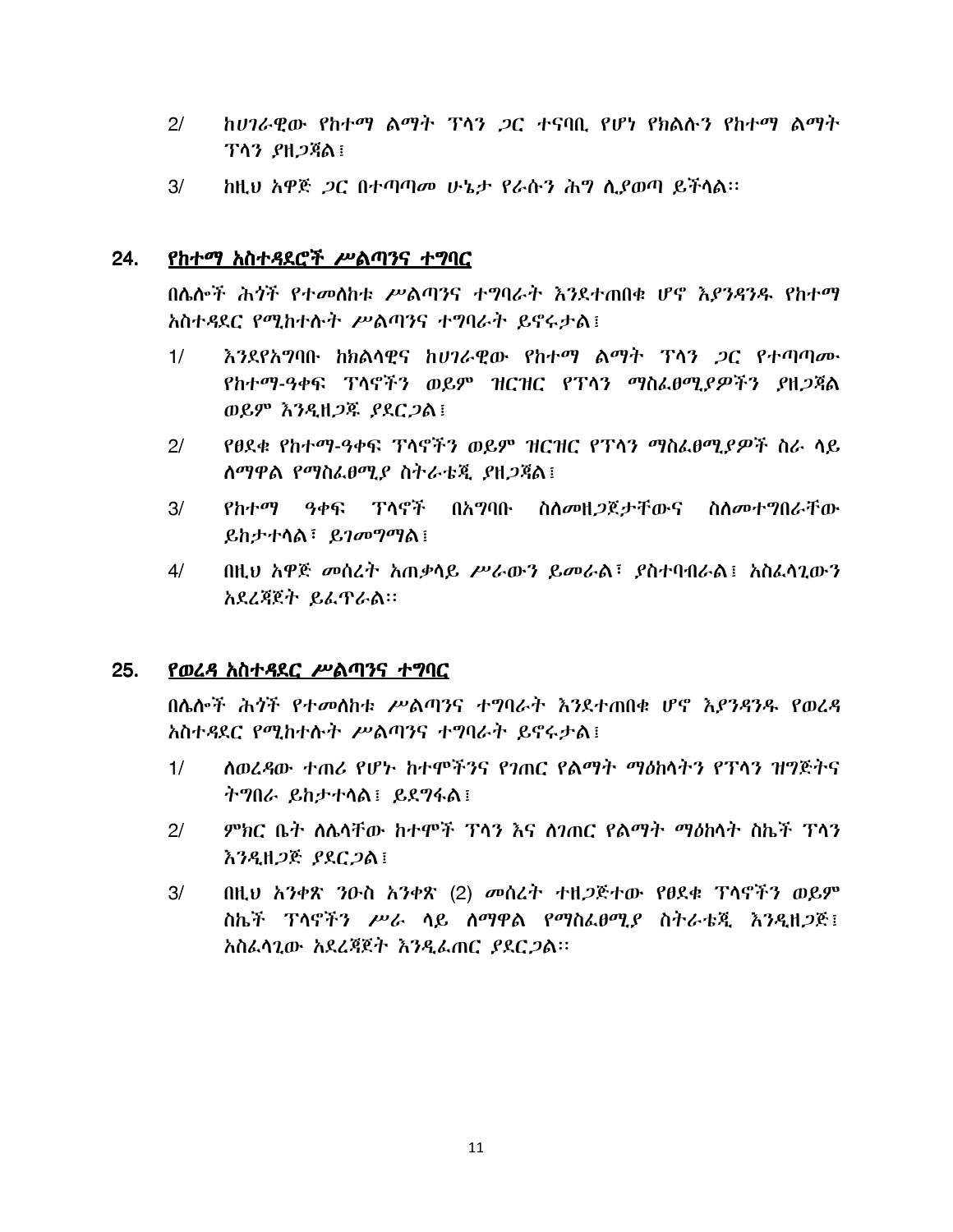## <u>ክፍል አምስት</u> ልዩ ልዩ ድን*ጋጌዎች*

- <u>ቅጣት</u> 26.
	- ይህን አዋጅና በዚህ አዋጅ መሠረት የወጡ ደንቦችንና መመሪያዎችን  $1/$ ሰማስፌጸም የተመደበ ኃሳፊ ወይም ሠራተኛ ተገቢ ያልሆነ ጥቅም ሰራሱ ወይም ለሌሳ ሰው ለማስገኘት በማሰብ፤
		- ሥልጣን ባለዉ አካል ያልጸደቀን ፕሳን ወይም የጊዜ ገደቡ ያለፌን ፕሳን  $\boldsymbol{U}$ ወይም እንዳ የተደረገበትን ፕላን ተግባራዊ ያደረገ እንደሆነ፣ ተግባራዊ የተደረገው ፕላን ፌራሽ መሆኑ እንደተጠበቀ ሆኖ ከ3 እስከ 7 ዓመት በሚደርስ ጽኑ እስራትና ከ50,000 እስከ 100,000 ብር በሚደርስ የገንዘብ መቀጮ ይቀጣል $\colon$
		- የፕላን ጥሰት የፌጸመ ወይም እንዲፌፀም ያነሳሳ ወይም የፕላን ጥሰት ስ) <u>እንዲራጸም ሆነ ብሎ የተሳሳተ መረጃ የሰጠ እንደሆነ ከ5 እስከ 10</u> *ዓመት* በሚደርስ ጽ*ኑ እስራት*ና ከ50,000 እስከ 150,000 ብር በሚደርስ የገንዘብ መቀጮ ይቀጣል፤
		- በሕግ ወይም በአሰራር ሥርዓት መሰረት የተቀመጠውን ስታንዳርድና  $\mathbf{d}$ መስፌርት ሳይጠብቅ የተዘጋጀን ፕላን ወይም  $HCHC$   $PTA3$ ማስፌጸሚያ ትክክለኛነት ያፈጋገጠ ወይም እንዲጸድቅ ያደረገ ከ3 እስከ 5 ዓመት በሚደርስ ጽ৮ እስራትና ከ10ሺ እስከ 50ሺ ብር በሚደርስ የገንዘብ መቀጮ ይቀጣል።
	- $2<sup>1</sup>$ ማንኛውም ሰው ተገቢ ያልሆነ ጥቅም ስራሱ ወይም ስሴሳ ሰው ስማስገኘት በማሰብ የፕላን ጥሰት የፌጸመ ወይም እንዲፌፀም ያነሳሳ ወይም የተሳሳተ መረጃ <u>የሰጠ ወይም ሀሰተኛ ሰነድ ያቀረበ እንደሆነ ከ3 እስከ 10 ዓመት በሚደርስ ጽኑ</u> እስራትና h50,000 እስከ 100,000 ብር በሚደርስ የገንዘብ መቀጮ ይቀጣል፡፡

#### $27.$ የመተባበር ግዴታ

ማንኛውም ሰው ይህንን አዋጅ በማስፌጸም ረንድ የመተባበር ግዴታ አስበት፡፡

#### 28. <u>የተሻሩና ተፈፃሚነት የማይኖራቸው ሕዮች</u>

- $1/$ የከተማ ፕላን አዋጅ ቁጥር 574/2000 በዚህ አዋጅ ተሽሯል።
- ከዚህ አዋጅ *ጋር የሚቃረን ማን*ኛውም ሕግ ወይም ልማዳዊ አሠራር በዚህ  $2/$ አዋጅ ውስጥ በተመስከቱት ጉዳዮች ሳይ ተፈጸሚነት አይኖረውም፡፡

#### 29. <u>ደንብና መመሪያ የማውጣት ስልጣን</u>

 $1/$ የሚኒስትሮች ምክር ቤት ይህንን አዋጅ ስማስፌፀም ደንብ ሲያወጣ ይችሳል፡፡